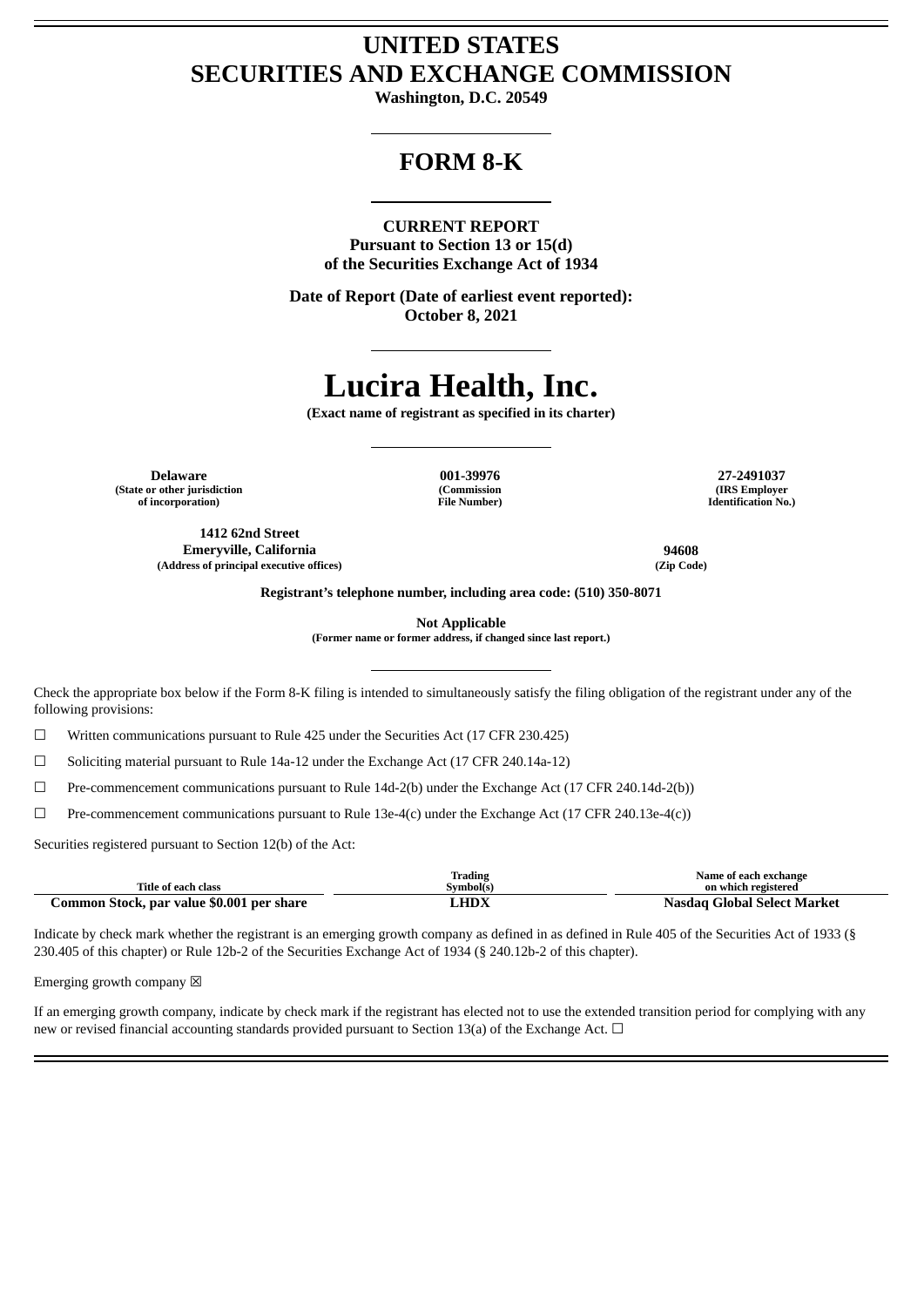#### **Item 7.01 Regulation FD Disclosure.**

On October 8, 2021, Lucira Health, Inc. issued a press release commenting on the recent recall by Copan Italia SPA, or Copan, of its FLOQSwabs, or the Recalled Copan Swabs, a component of our LUCIRA COVID-19 All-In-One Test Kit and LUCIRA CHECK IT COVID-19 Test Kit, collectively the Test Kits, identified on the label as "3 Swab." According to our records, we distributed Test Kits containing the Recalled Copan Swabs from April 22, 2021 through September 22, 2021, or the Distribution Period. The Recalled Copan Swabs included in the Test Kits purchased during the Distribution Period should not be used and should be disposed. We are offering a replacement swab for customers who purchased a Test Kit containing a Recalled Copan Swab during the Distribution Period. The lot numbers of the affected Test Kits are listed in the press release. A copy of the press release is furnished as Exhibit 99.1 to this Current Report on Form 8-K and is incorporated herein by reference.

We expect to record expenses related to the Recalled Copan Swabs in the third quarter ended September 30, 2021. We estimate such expenses to be between \$75,000 and \$85,000 and intend to pass-through all related expenses, including but not limited to third party and legal costs, to Copan. The Recalled Copan Swabs had no impact on revenue recorded during the Distribution Period. In addition, although we cannot determine with certainty any additional expenses in future quarters relating to the Recalled Copan Swabs, we expect such expenses to be immaterial and we intend to pass-through such expenses to Copan. We have a sound working relationship with Copan that we intend to continue for the foreseeable future.

The information in this Item 7.01 and in the press release furnished as Exhibit 99.1 to this current report shall not be deemed to be "filed" for purposes of Section 18 of the Securities Exchange Act of 1934, as amended, or otherwise subject to the liabilities of that section. The information contained in this Item 7.01 and in the press release furnished as Exhibit 99.1 to this current report shall not be incorporated by reference into any filing with the U.S. Securities and Exchange Commission made by Lucira Health, whether made before or after the date hereof, regardless of any general incorporation language in such filing.

#### **Item 9.01 Financial Statements and Exhibits.**

**(d) Exhibits**

| Exhibit<br>Number | <b>Exhibit Description</b>                                                  |
|-------------------|-----------------------------------------------------------------------------|
| 99.1              | Press Release dated October 8, 2021.                                        |
| 104               | Cover Page Interactive Data File (embedded within the Inline XBRL document) |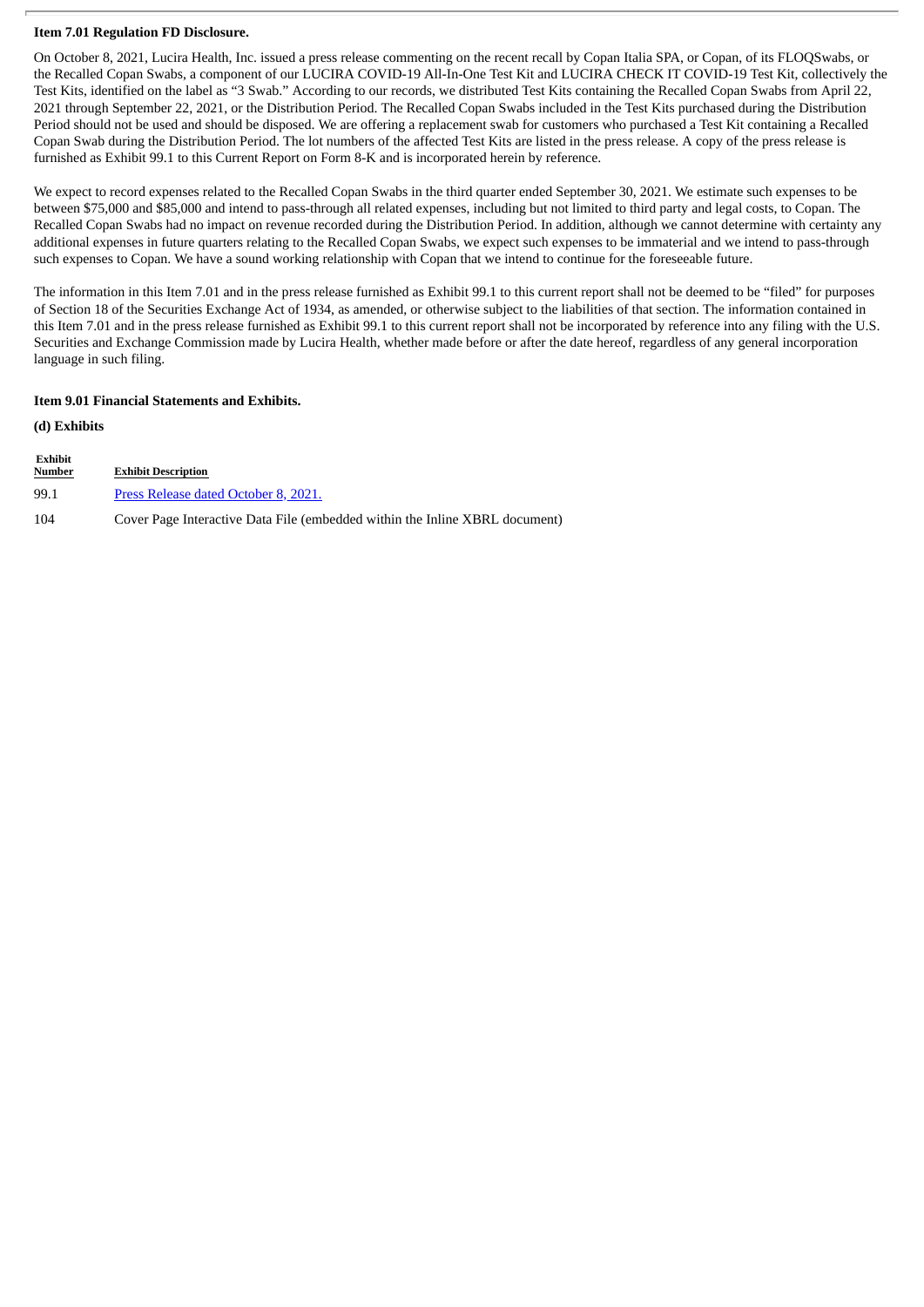**SIGNATURES**

Pursuant to the requirements of the Securities Exchange Act of 1934, the registrant has duly caused this report to be signed on its behalf by the undersigned hereunto duly authorized.

### **Lucira Health, Inc.**

Date: October 8, 2021 By: /s/ Daniel George

Daniel George Chief Financial Officer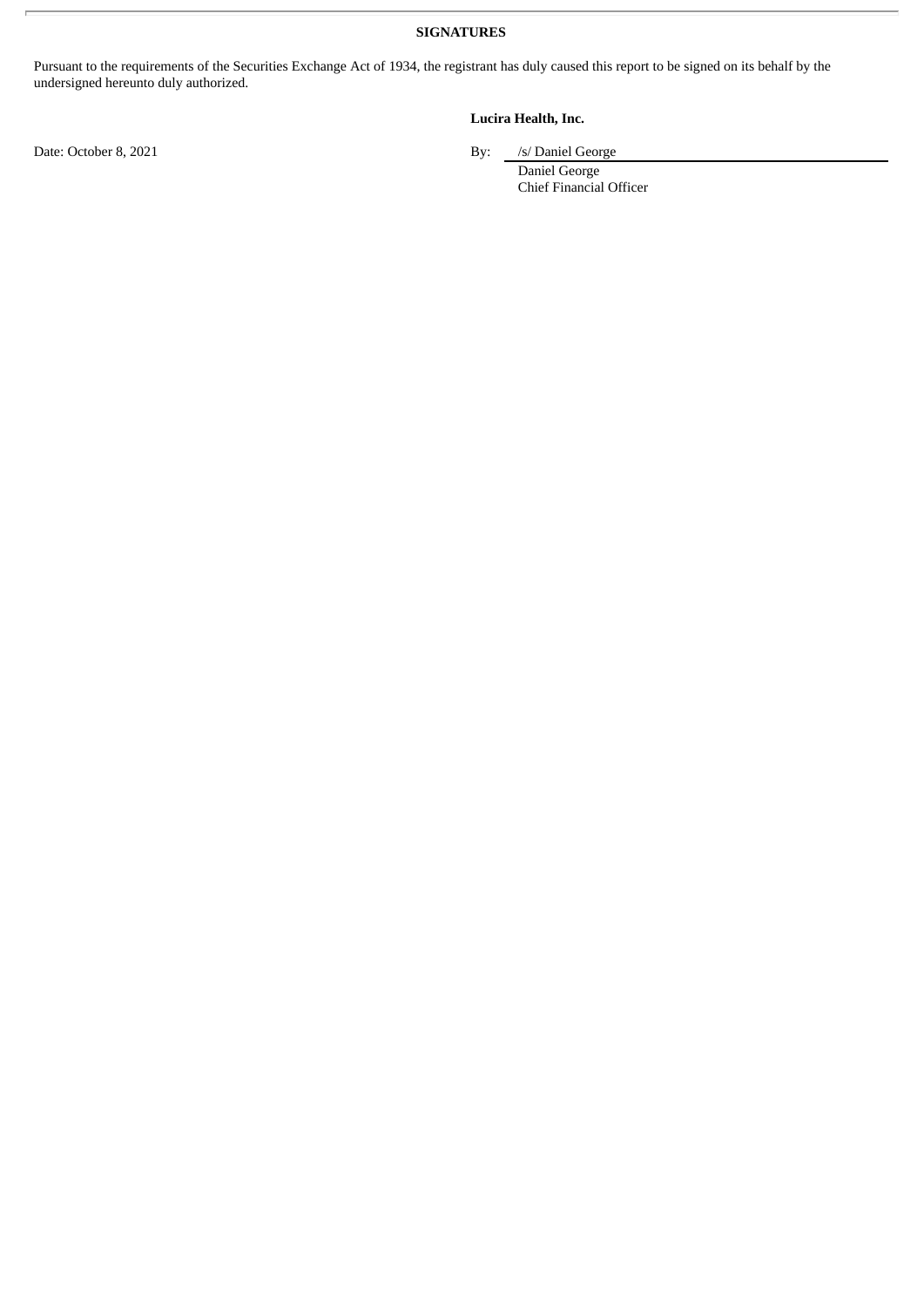<span id="page-3-0"></span>

#### **LUCIRA™ HEALTH Provides Statement on Copan's Recall of its FLOQSwabs**

EMERYVILLE, CA, October 8, 2021 – Lucira Health, Inc. ("Lucira Health" or "Lucira") (NASDAQ: LHDX), a medical technology company focused on the development and commercialization of transformative and innovative infectious disease test kits, today commented on the recent recall of the FLOQSwabs by supply partner Copan Italia SPA, or Copan.

Copan, who supplies FLOQSwabs included in the LUCIRA COVID-19 All-In-One Test Kit and LUCIRA CHECK IT COVID-19 Test Kit, collectively the Test Kits, announced a recall of its FLOQSwabs. According to Lucira's records, Test Kits containing the recalled Copan swabs were distributed from April 22, 2021 through September 22, 2021. Lucira estimates expenses related to the recalled Copan swabs to be between \$75,000 and \$85,000 and intends to pass-through all related expenses, including but not limited to third party and legal costs, to Copan. In addition, Lucira notes the recalled Copan swabs had no impact on revenue recorded during the distribution period.

The recalled Copan swabs included in the Test Kits distributed from April 22, 2021 through September 22, 2021 should not be used and should be disposed. Lucira is offering a replacement swab for customers who purchased a Test Kit containing a recalled Copan swab. The lot numbers of the affected Test Kits are listed in the table below.

| <b>Affected Lucira Kits</b> | <b>Affected Lucira Kits</b> |
|-----------------------------|-----------------------------|
| <b>REF: GLUC-2000</b>       | LOT: K07A111905214M1        |
| LOT: K07A112704214M1        | LOT: K07A111905214M2        |
| LOT: K07A112704214M2        | LOT: K07A112105214M1        |
| LOT: K07A112704214M3        | LOT: K07A112304214M1        |
| LOT: K07A112804214M1        | LOT: K07A112304214M2        |
| LOT: K07A112804214M2        | LOT: K07A112304214M3        |
| <b>REF: LUC-1000</b>        | LOT: K07A112404214M1        |
| LOT: K07A111406214M1        | LOT: K07A112404214M2        |
| LOT: K07A111907214M1        | LOT: K07A112404214M3        |
| LOT: K07A112005214M1        | LOT: K07A112604214M1        |
| <b>REF: LUC-2000</b>        | LOT: K07A112604214M2        |
| LOT: K07A110106214M1        | LOT: K07A112604214M3        |
| LOT: K07A110505214M1        | LOT: K07A112604214M4        |
| LOT: K07A110505214M2        | LOT: K07A112607214M1        |
| LOT: K07A110605214M1        | LOT: K07A112607214M2        |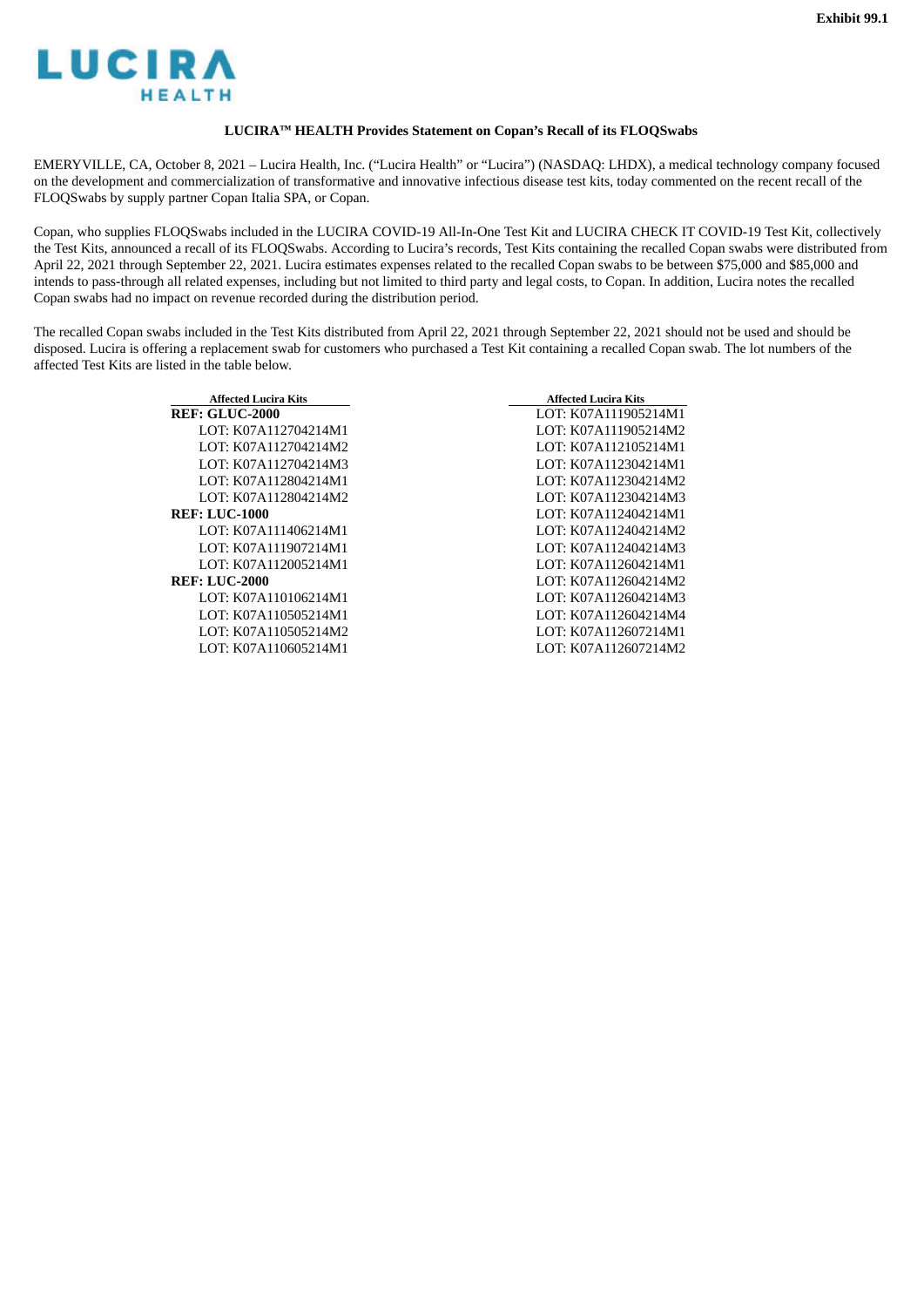LOT: K07A111006214M1 **REF: LUC-3000** LOT: K07A111806214M1

**Affected Lucira Kits Affected Lucira Kits** LOT: K07A110605214M2 LOT: K07A112705214M1 LOT: K07A110608214M1 LOT: K07A112805214M1 LOT: K07A110705214M1 LOT: K07A113105214M1 LOT: K07A113105214M2 LOT: K07A111006214M2 LOT: K07A111409214M1 LOT: K07A111709214M3 LOT: K07A111907214M2

#### **About Lucira Health**

Lucira is a medical technology company focused on the development and commercialization of transformative and innovative infectious disease test kits. Lucira's testing platform produces lab quality molecular testing in a single-use, consumer-friendly, palm-size test kit powered by two AA batteries. Lucira designed its test kits to provide accurate, reliable, and on-the-spot molecular test results anywhere and at any time. The LUCIRA™ CHECK IT COVID-19 Test Kit (OTC) and LUCIRA™ COVID-19 All-In-One Test Kit (Rx) are designed to provide a clinically relevant COVID-19 result within 30 minutes from sample collection. For more information, visit **www.lucirahealth.com**.

#### **Forward Looking Statements**

Statements contained in this press release regarding matters that are not historical facts are "forward-looking statements" within the meaning of the Private Securities Litigation Reform Act of 1995. Such forward-looking statements include statements regarding, among other things, Lucira's continued development and commercialization of its transformative and innovative infectious disease test kits and ability to increase sales. Because such statements are subject to risks and uncertainties, actual results may differ materially from those expressed or implied by such forward-looking statements. Words such as "can" "plans," "will," "may," "anticipates," "expects," "potential" and similar expressions are intended to identify forwardlooking statements. These forward-looking statements are based upon Lucira's current expectations and involve assumptions that may never materialize or may prove to be incorrect. Actual results could differ materially from those anticipated in such forward-looking statements as a result of various risks and uncertainties, including our ability to increase production, streamline operations and increase product availability; the success of our test platform with COVID-19, the impact to our business of the ongoing COVID-19 pandemic; any impact on our ability to market our products; demand for our products due to deferral of procedures using our products or disruption in our supply chain; our ability to achieve or sustain profitability; our ability to gain market acceptance for our products and to accurately forecast and meet customer demand; our ability to compete successfully; our ability to enhance our product offerings; development and manufacturing problems; capacity constraints or delays in production of our products; maintenance of coverage and adequate reimbursement for procedures using our products; and product defects or failures. These and other risks and uncertainties are described more fully in the "Risk Factors" section and elsewhere in our filings with